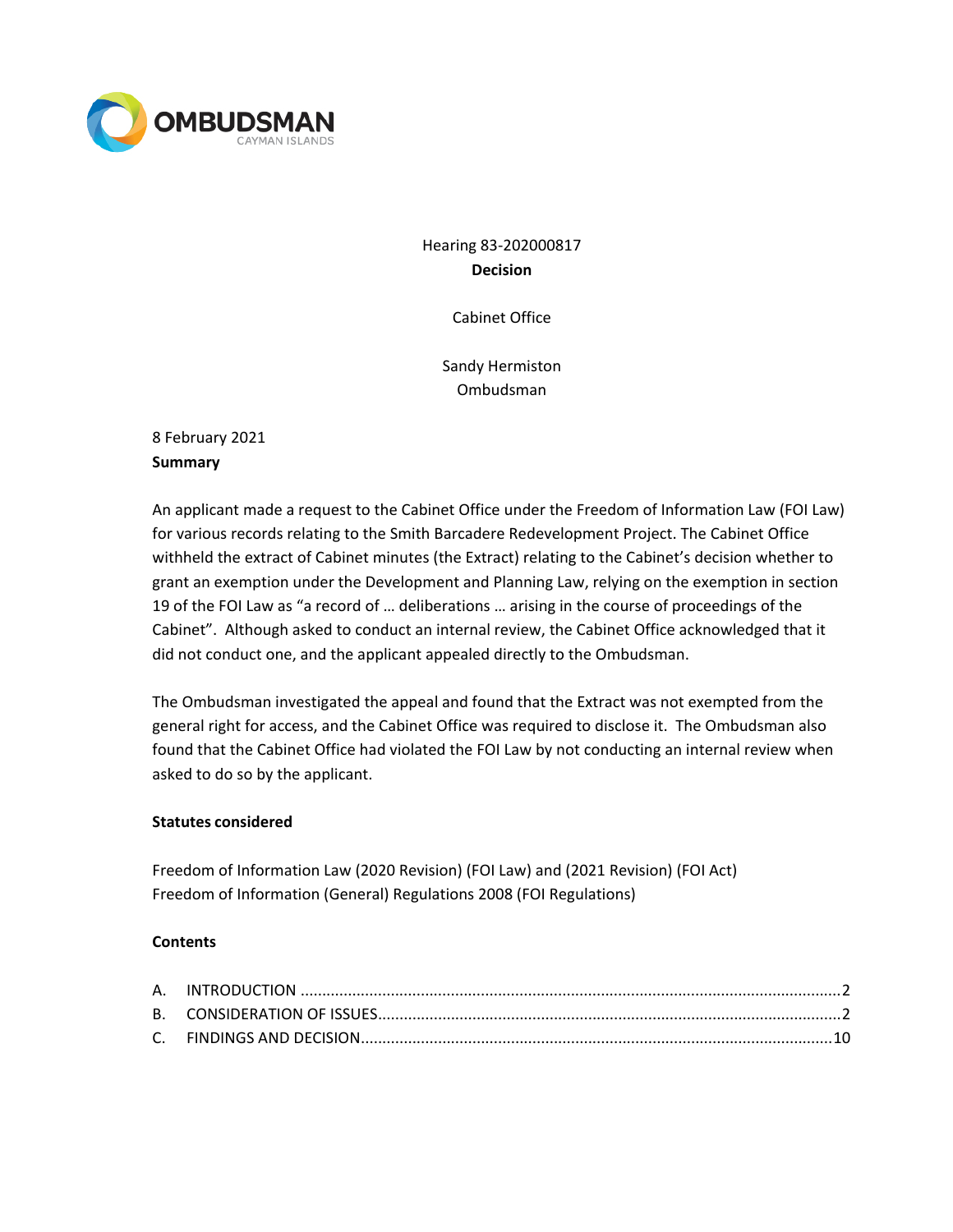## **A. INTRODUCTION**

- [1] On 24 June 2020 the applicant made a request to the Cabinet Office under the FOI Law, for a variety of records relating to the Smith Barcadere Redevelopment Project. The request concerned the following two issues:
	- *1. Confirmation whether any exemptions were granted at any time whatsoever in connection with the Smith Barcadere Redevelopment Project; and*
	- *2. If any exemptions were granted, please provide copies of signed minutes of meetings recording such exemptions.*
- [2] The Cabinet Office responded on 1 July 2020 that it held responsive records but claimed that these were exempt under section 19(1) of the FOI Law because they were "a record of … deliberations … arising in the course of proceedings of the Cabinet".
- [3] The request was appealed to the Ombudsman on the following grounds:
	- *a) there was a failure to comply with the obligation under the FOI Law to take a decision within a period of thirty calendar days after the date of receipt of the 25 July 2020 application for internal review of the 1 July correspondence;*
	- *b) there was a failure to communicate the information contained in a record within the time allowed by the FOI Law (the information requested was not exempt from the FOI Law as it comprised materials of a purely factual nature or reports, studies, tests or surveys of a scientific or technical nature in relation to The Smith Barcadere Redevelopment Project);*
- [4] The applicant made a separate request for the same information to the Ministry of Commerce, Planning and Infrastructure (the Ministry) and received a number of records in response, about which more below.
- [5] The responsive records held by the Cabinet Office consist of the minutes of the Cabinet meeting and the Extract of those minutes. Since the Extract is identical in content to the relevant part of the minutes, it is the only record under consideration. The minutes of the Cabinet meeting are not under consideration in this appeal.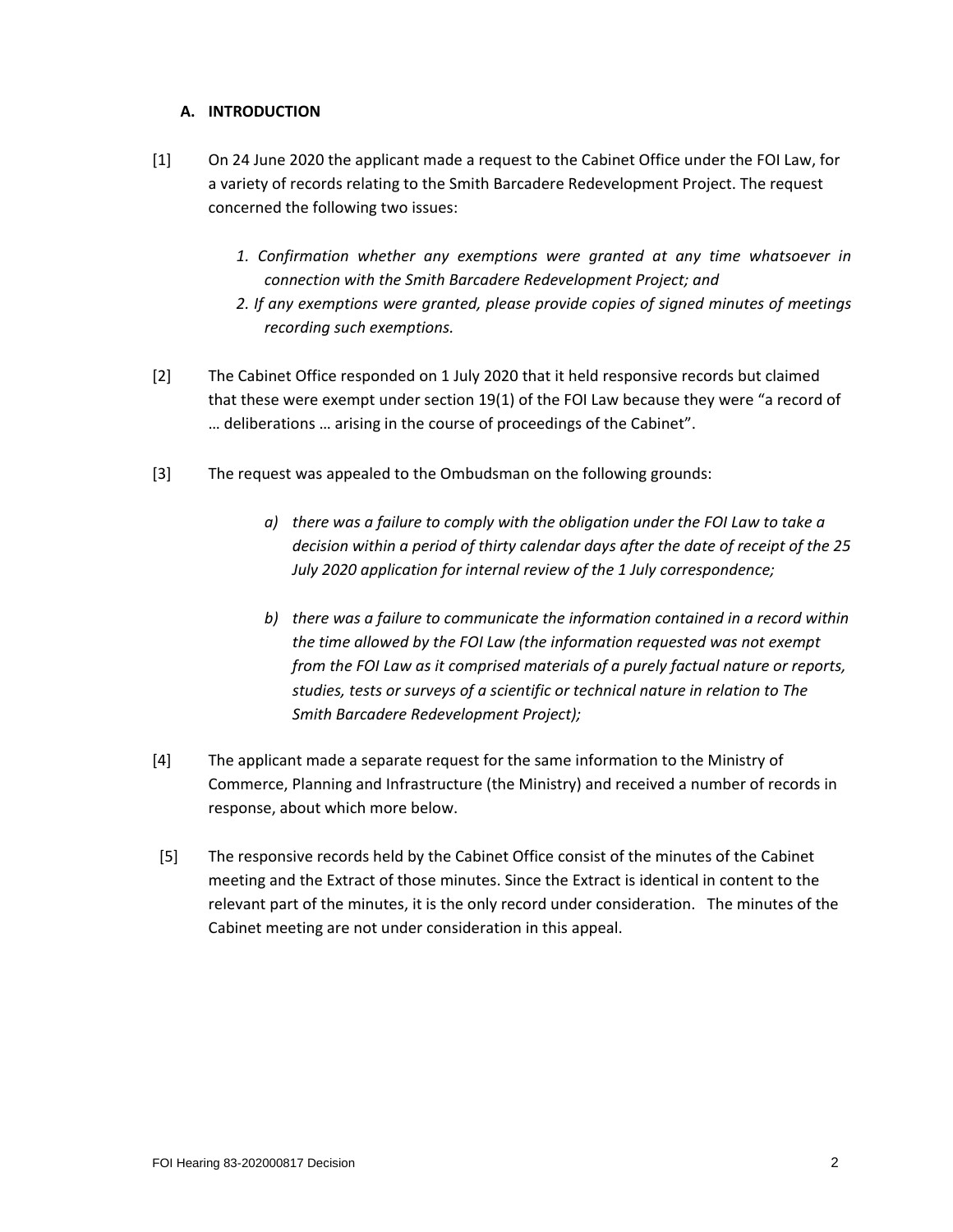### **B. CONSIDERATION OF ISSUES**

- **a. Is the Extract exempt under section 19(1)(a) of the FOI Act, because it contains opinions, advice or recommendations, or a record of consultations or deliberations prepared for, or arising in the course of, proceedings of the Cabinet?**
- [6] The Cabinet Office claimed that the Extract was exempt under section 19(1)(a) of the FOI Law:
	- *(1) Subject to subsection (2), a record is exempt from disclosure if it contains opinions, advice or recommendations, or a record of consultations or deliberations —*
		- *(a) prepared for or arising in the course of proceedings of the Cabinet or the National Security Council or a committee of the Cabinet or the National Security Council; or*
		- *(b) prepared for the Governor or a Minister relating to the formulation or development of Government policy*
	- *(2) Subsection (1) does not apply to records which contain material of a purely factual nature or reports, studies, tests or surveys of a scientific or technical nature.*
- [7] The Cabinet Office asserted that for the purposes of the present appeal no distinction should be made between the minutes and an extract of the minutes, since "each extract from Cabinet minutes contains precisely the same information as the relevant part of the minutes it is extracting". The Cabinet Office claimed that "section 19(1)(a) applies equally to extracts from Cabinet minutes as it does to full Cabinet minutes." We have verified the Extract and confirm that it is identical in content to the relevant part of the Cabinet minutes but reiterate that this appeal deals with the Extract and not the decision as they are two distinct documents. I disagree with this argument and find that the very purpose of the Extract was to create a separate document from the minutes as a whole.
- [8] The Cabinet Office recognised that the 2018 amendment of section 19 moved the exemption of "a record of consultations or deliberations arising in the course of, proceedings of the Cabinet or of a committee thereof" from subsection (1)(b) to the current subsection (1)(a) but that this amendment did not alter the scope of the exemption.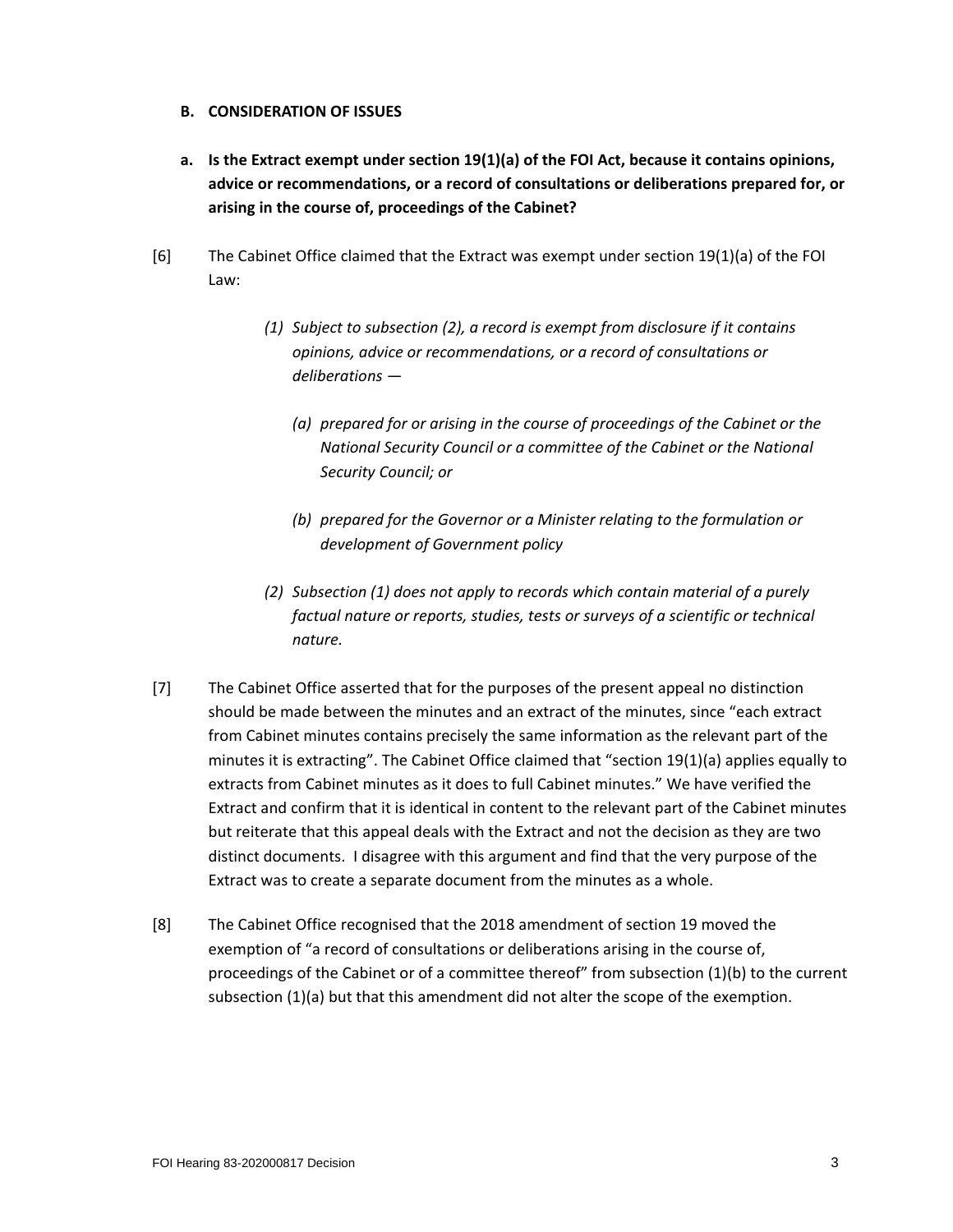[9] The Cabinet Office drew attention to FOI hearing decision 40, a case from 2014 which involved extracts from eight Cabinet minutes. $1$  It contended that there were significant parallels between the present appeal and the 2014 case. In the 2014 decision referred to by the Cabinet Office, the Acting Information Commissioner had found that,

> *… those sections of the minutes entitled "Deferred papers", "New papers and notes" and "Any other business", ... documented, amongst other things, the topics under consideration by the Cabinet, the proposals brought to the attention of Cabinet and the decisions made by the Cabinet. [2](#page-3-1)* (emphasis added by the Cabinet Office)

[10] The Cabinet Office contended that those sections of the minutes constituted a "record of consultations and deliberations arising in the course of proceedings of the Cabinet" as per the exemption in section 19, and that [the Information Commissioner] "made an explicit finding that these were precisely the records that the exemption in section 19(1)(b) was intended to protect...". The Cabinet Office stated that,

> *The extract … records the proposal(s) brought to the attention of Cabinet, the topic(s) under consideration by Cabinet and the decision made. It irrefutably engages section 19(1)(a) of the FOI Law.*

[11] The Cabinet Office also argued that subsection 19(2) was not relevant in the present appeal, since,

> *… the record in issue … does not contain reports, studies, tests or surveys of a scientific or technical nature. Nor can a record of Cabinet's decision making be said to contain material of a purely factual nature.*

[12] In contrast, the applicant asserted that the denial of access by the Cabinet Office contradicted the spirit of the FOI Law. If full access could not be granted, the applicant argued that partial access should be provided. As well, the applicant contended that "all exemptions under the FOI Law... must be balanced against the public interest ... even though Section 26(1) ... does not expressly refer to Section  $19(1)(a)$  ... as being subject to the public interest test."

## **Interpretation of the exemption in section 19(1)(a)**

[13] The decisions of the Information Commissioner and Ombudsman are binding on the parties to an appeal, but they are not precedent-setting, and each case must be decided on its own merits. The 2014 case involved a much more comprehensive request for records than in this case. The 2014 decision determined that those parts of the Cabinet minutes referred to as

<span id="page-3-0"></span><sup>&</sup>lt;sup>1</sup> Information Commissioner, Hearing Decision 40-02813 - Part 2: Cabinet Office, 14 November 2014.

<span id="page-3-1"></span><sup>2</sup> Information Commissioner, Hearing Decision 40-02813, op.cit., para 67.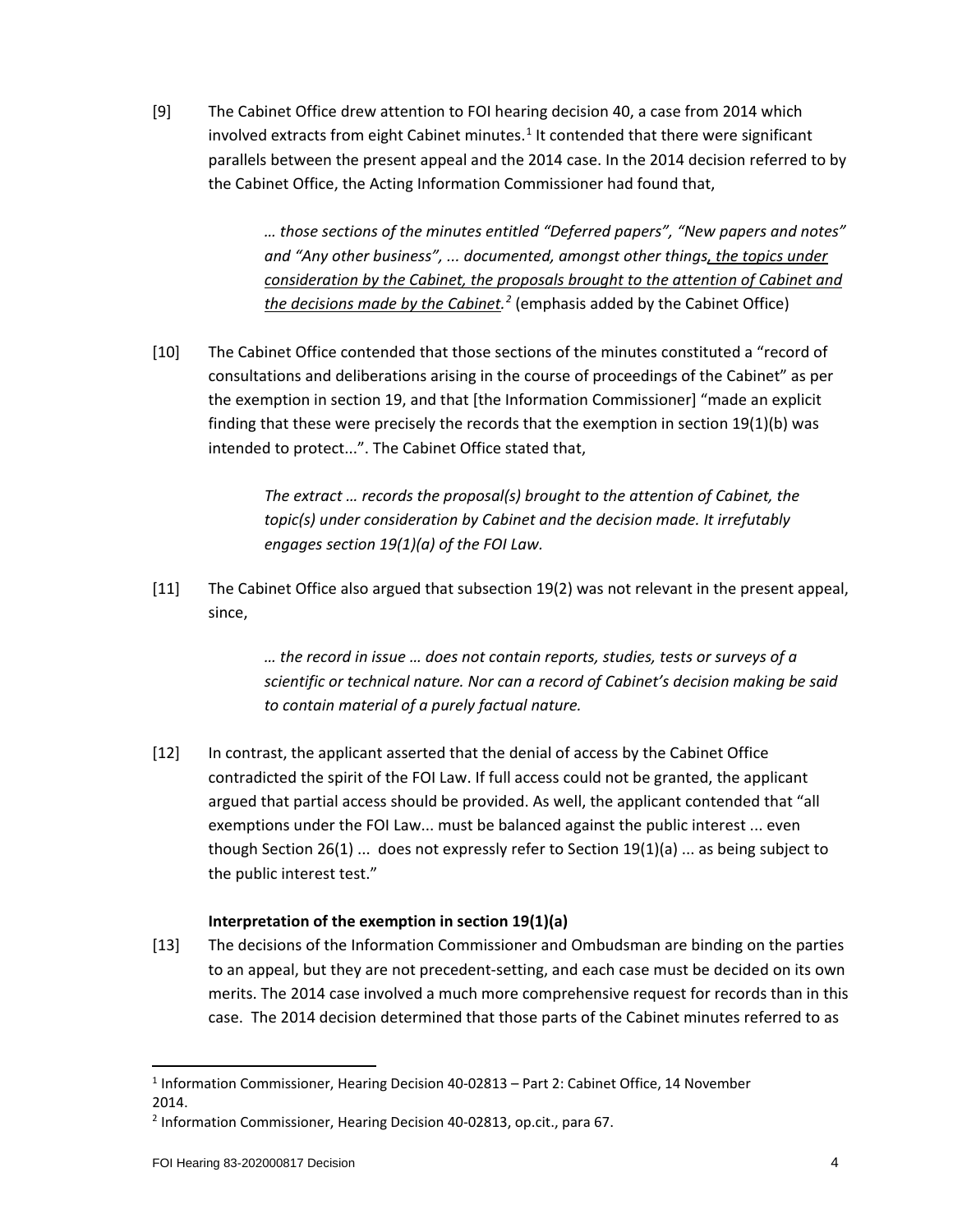"deferred papers, new papers and notes and any other business" were covered by the exemption set out in (the present) section 19(1)(a). I note "deferred papers" are matters that require further deliberation where no final decision has been made which is clearly not the case in this appeal. The present, narrower request provides an opportunity to specifically address the issue of whether the record of a Cabinet decision made in accordance with planning legislation and evidenced by the Extract is exempted by section 19(1)(a). See paragraph 24 below.

### **Intent and openness as default**

[14] The purpose and intent of the FOI Act are explicitly stated in section 4, entitled "Objects of the Act". It gives a clear indication of the paramount importance of the underlying principles of government accountability and openness, stating:

> *4. The objects of this Act are to reinforce and give further effect to certain fundamental principles underlying the system of constitutional democracy, namely —*

- *(a) governmental accountability;*
- *(b) transparency; and*

*(c) public participation in national decision-making, by granting to the public a general right of access to records held by public authorities, subject to exemptions which balance that right against the public interest in exempting from disclosure governmental, commercial or personal information*.

[15] Section 6(1) establishes the general right of access, as follows:

*6. (1) Subject to the provisions of this Act, every person shall have a right to obtain access to a record other than an exempt record.*

[16] These general provisions clarify that the FOI Act is intended to advance government openness and accountability, and that openness is the default starting point for determining whether a record is disclosable. This means that any record to which the Act applies is accessible, except where it is exempt, or where there is another reason under the Act why the record may be withheld, for instance where other legislation prohibits disclosure.

## **Narrow reading of exemptions**

[17] It is a commonly accepted principle of statutory interpretation that exemptions in the Act should be interpreted narrowly given the purpose and intent of the Act. This principle has been expressed by the UK Information Tribunal, as follows: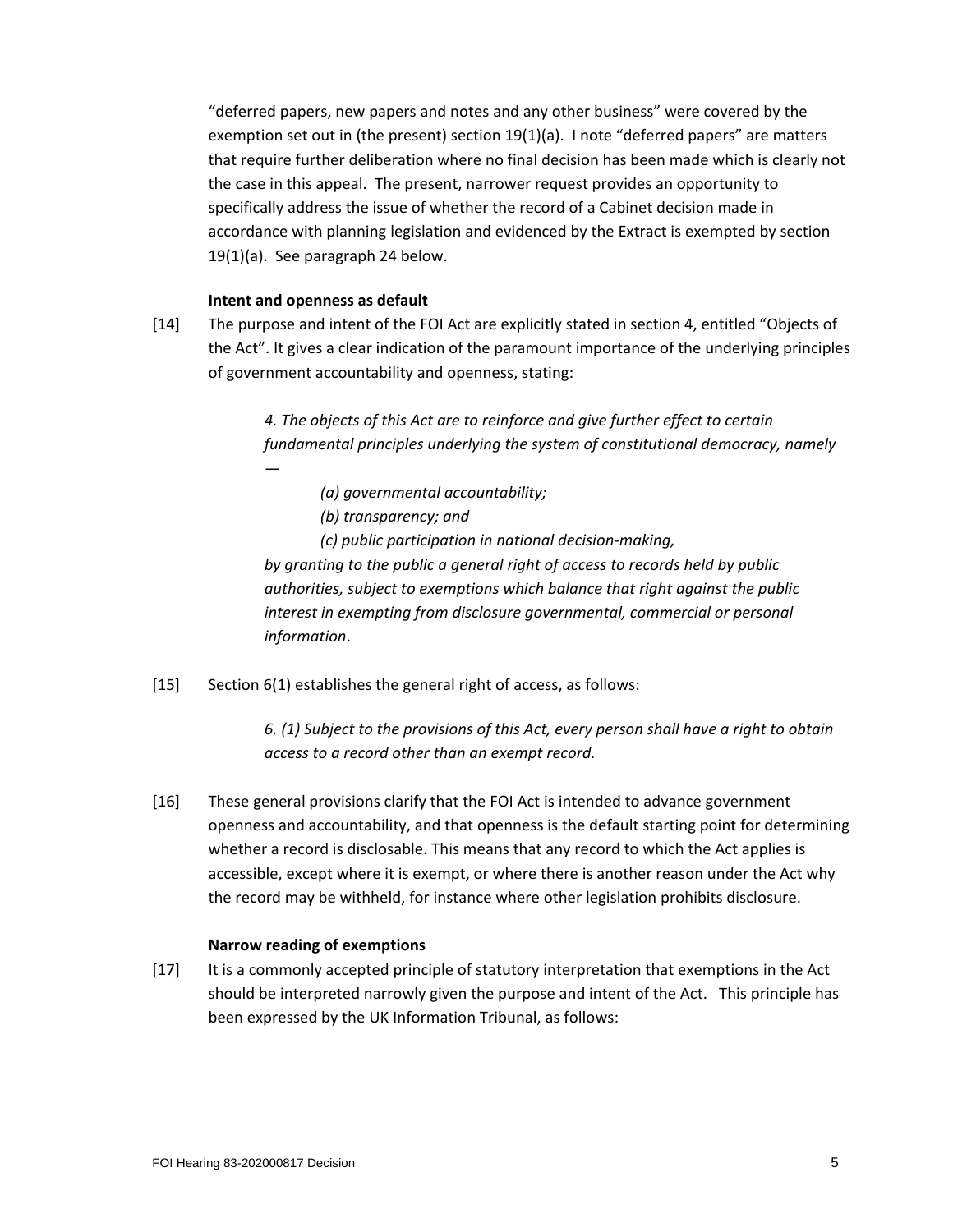*... we consider we should generally adopt a narrow interpretation of "exclusions" from the Act unless it is clear that Parliament intended otherwise. This is the view the [First Tier Tribunal] and higher courts have largely taken of the exemptions.[3](#page-5-0)*

And,

*I am content to proceed on the basis that... exemptions should be interpreted narrowly*. [4](#page-5-1)

## **Ordinary meaning**

[18] The term "deliberations" in section 19 is not defined in the FOI Act or the Interpretation Act, 1995. Therefore, the phrase should be given its ordinary meaning, in accordance with the principles of statutory interpretation. This approach has also been adopted by the UK Information Tribunal:

> *...the common sense application of the ordinary meaning of the word to the actual circumstances of an individual case must be the correct approach to adopt.[5](#page-5-2)*

- [19] The Merriam-Webster Dictionary defines the term "deliberation" as: a discussion and consideration by a group of persons (such as a jury or legislature) of the reasons for and against a measure".
- [20] An examination of the Extract reveals that it is a record of a decision of the Cabinet, which was reached after discussions on the matter at hand. While the Extract in this case is identical to the relevant parts of the minutes of the Cabinet Meeting, it is a separate document. It does not document any discussion, does not show how the Cabinet reached its decision, is silent on any matters taken into consideration, and gives no details about positions taken by different Cabinet Members or others. It neither contains "opinions, advice or recommendations", nor "a record of consultations or deliberations".

## **The impact of recent amendments to the FOI Act**

[21] The FOI Act was amended in two consecutive amendment laws in 2018 and 2019. The Freedom of Information (Amendment) Law, 2018 amended the structure of section 19, amongst other things, by merging the exemption relating to consultations or deliberations of the Cabinet from subsection  $(1)(b)$  into subsection  $(1)(a)$ . The exemption was also extended to the National Security Council (or a committee thereof), as well as the Governor and a Minister in regard to the formulation and development of government policy. In the later Freedom of Information (Amendment) Law, 2019, the public interest test in section 26(1) was removed from applying to any part of section 19.

<span id="page-5-0"></span><sup>&</sup>lt;sup>3</sup> First Tier Tribunal (UK), Brendan Montague v Information Commissioner and HM Treasury, EA/2013/0074, 13 November 2013, para 51

<span id="page-5-1"></span><sup>4</sup> Upper Tribunal (Administrative Appeals Chamber), DEFRA v Information Commissioner and Simon Birkett, GIA/1694/2010; and Home Office v Information Commissioner, GIA/2098/2010, para 26

<span id="page-5-2"></span><sup>&</sup>lt;sup>5</sup> First Tier Tribunal (UK,) Heather Graham v Information Commissioner, EA/2011/0133 and 0134, para 12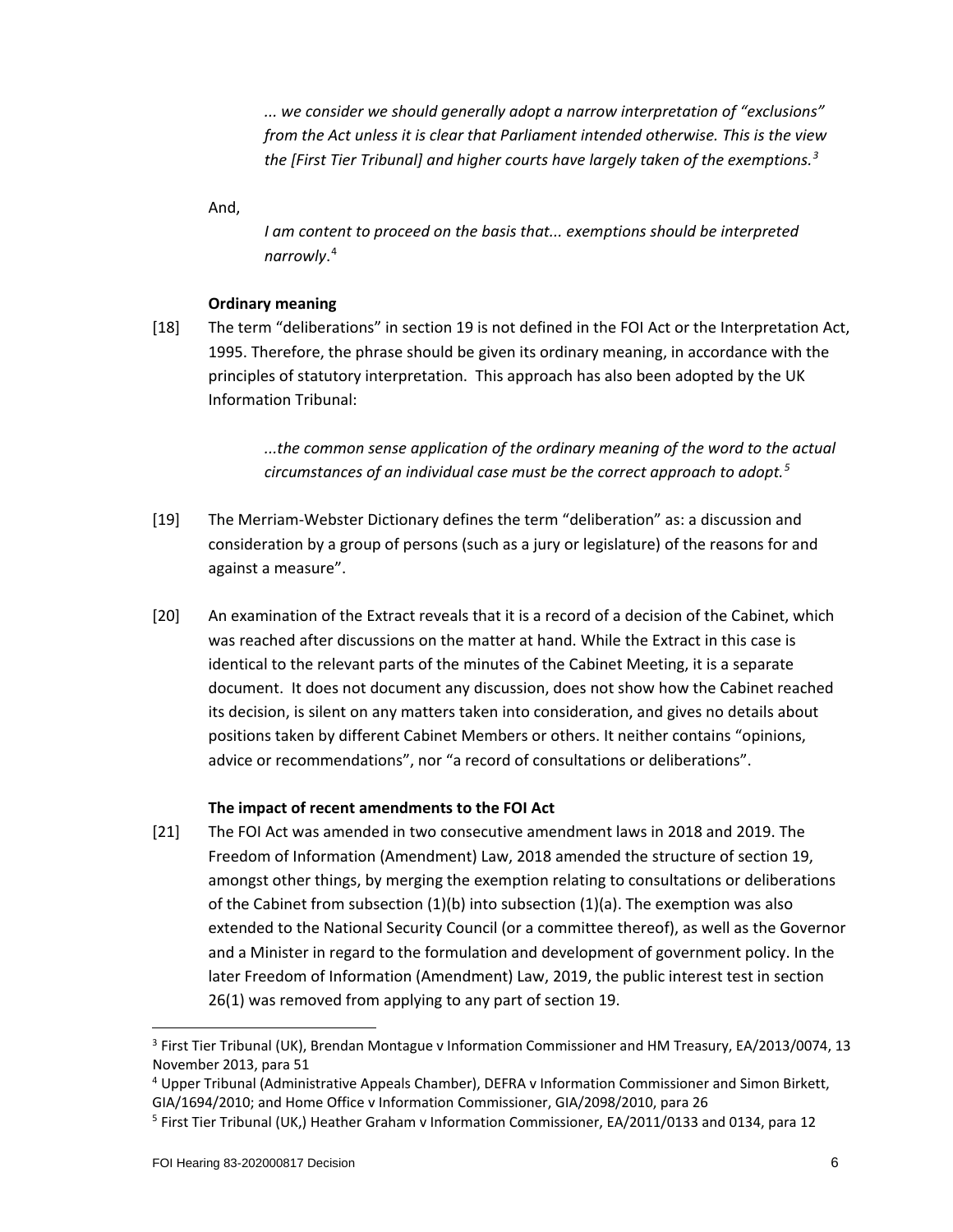- [22] However, the amendments did not change the focus of the exemption, which remained on "opinions, advice or recommendations", and "consultations or deliberations... prepared for or arising in the course of proceedings of the Cabinet...". This wording is identical in the original and amended versions of the Act. The continuity of the exemption's purpose is also confirmed in the marginal title which remains unchanged as "Records revealing Government's deliberative processes".
- [23] The new wording of section 19 does not indicate any desire on the part of the Legislators who voted to bring in the amendment laws, to expand the scope of the exemption to include decisions of the Cabinet, rather than retain a focus on the consultative or deliberative process that precedes the decisions.<sup>[6](#page-6-0)</sup>

### **Planning Act and public domain**

- [24] Under section 53(1) of the Development and Planning Act, 2021 Revision, (the Planning Act) the Cabinet has the power to grant an exemption from the requirement for a planning permission where a proposed development is in the public interest. Section 53 also requires that the decision be gazetted. I view this provision as a clear expression that such decisions should be made public. We found no evidence that the decision was published in the Gazette. If the decision had been published in the Gazette, as required, this appeal would have not been necessary as the information would have been available in the public domain.
- [25] I note the applicant's separate request to the Ministry resulted in the disclosure of a number of records, including a memo from the Ministry's Acting Chief Officer, which confirmed that a planning exemption had indeed been granted by Cabinet. In addition, according to the Cayman Compass, the Deputy Director of Planning confirmed that Cabinet granted approval for the exemption in question pursuant to section 53(1) of the Planning Act.<sup>[7](#page-6-1)</sup> While the fact that this information is available elsewhere does not impact the question of whether the Extract should, or should not, be released under the FOI Act, the disclosure of the Extract will bring with it no surprises.
- [26] Based on the requirement to reflect the decision in the Gazette and the public acknowledgement that the Cabinet approved the exemption request, it is difficult to understand why the Cabinet Office is refusing to disclose the Extract – especially in light of the objects of the FOI Act which promotes government openness.

<span id="page-6-0"></span><sup>&</sup>lt;sup>6</sup> Unfortunately, the Hansard transcripts relating to the debate on this matter in the Legislative Assembly are not yet available.

<span id="page-6-1"></span> $7$  Cayman Compass, "Smith Barcadere exempt from planning permission", 17 February 2020 <https://www.caymancompass.com/2020/02/17/smith-barcadere-exempt-from-planning-permission/>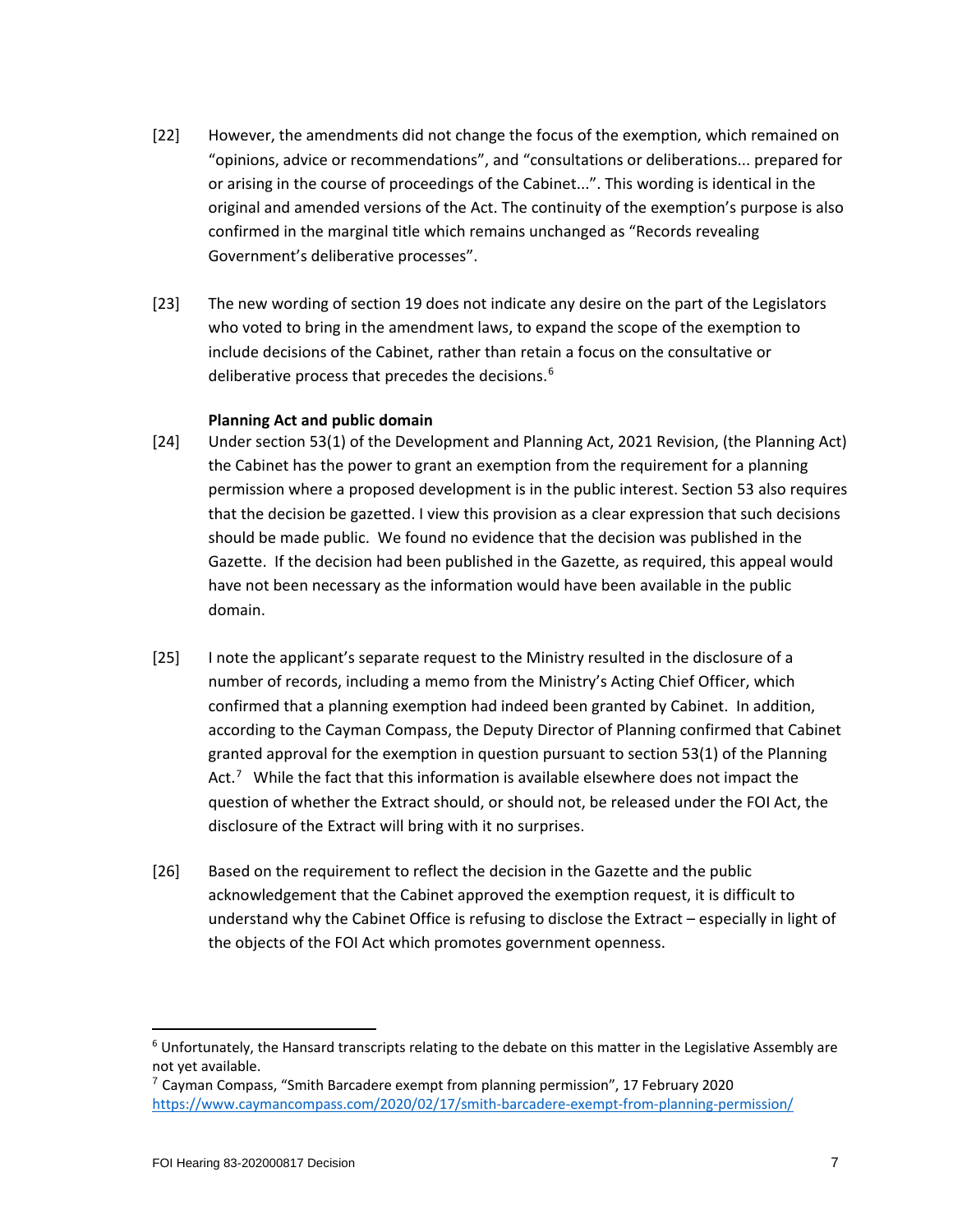## **Section 19(2)**

[27] The applicant also argued that the exemption in section  $19(1)(a)$  does not apply to the Extract because it contains "material of a purely factual nature or reports, studies, tests or surveys of a scientific or technical nature" as provided in subsection 19(2). I disagree, as a Cabinet decision cannot be said to be "purely factual" in nature, rather, it is a conclusion reached after considering the facts. If I accepted this argument, it would lead to an absurdity and would annul the exemption in subsection 19(1).

### **Conclusion**

- [28] In conclusion, the proper approach to the application of an exemption under the FOI Act must bear in mind the objects of this legislation to advance accountability and openness, the default "open" setting of the general right to access, the need to interpret exemptions narrowly and in accordance with the actual wording of the exemption, which, unless specifically defined, must be given its ordinary meaning.
- [29] **Taken together, for the reasons specified above, I find that the Extract is not subject to the exemption in section 19(1)(a) of the FOI Act.**
- [30] Since I have found that the exemption does not apply, no further test is required.

### **b. Did the Cabinet Office fail to respond to the request for an internal review?**

- [31] Finally, the applicant requested an internal review of the Cabinet Office's initial decision in accordance with sections 33 and 34, and the Cabinet Office did not conduct one, as it acknowledged. This omission violated the provisions of the FOI Act. However, since section 33(2) specifies that "a failure to give a decision [in an internal review] ... within the time required by this Act shall be regarded as a refusal to do so", and in this case the matter was swiftly moved to appeal.
- [32] In future, I urge the Cabinet Office to proceed with requests for internal review as prescribed in the legislation.

## [33] **In conclusion, the Cabinet Office did not conduct an internal review as requested by the applicant, and therefore violated the requirements of sections 34.**

#### **Additional issues**

[34] In his reply submission, the applicant raised an issue in regard to the records under consideration in this appeal, stating his belief that the Cabinet paper relating to the matter in question should also be under consideration in this decision. This is not correct, as the Cabinet paper would not be responsive to the request that was made, as quoted above, and was consequently not indicated in the Notice of Hearing, to which we received no objection from either party. Therefore, we will not address the issue raised.